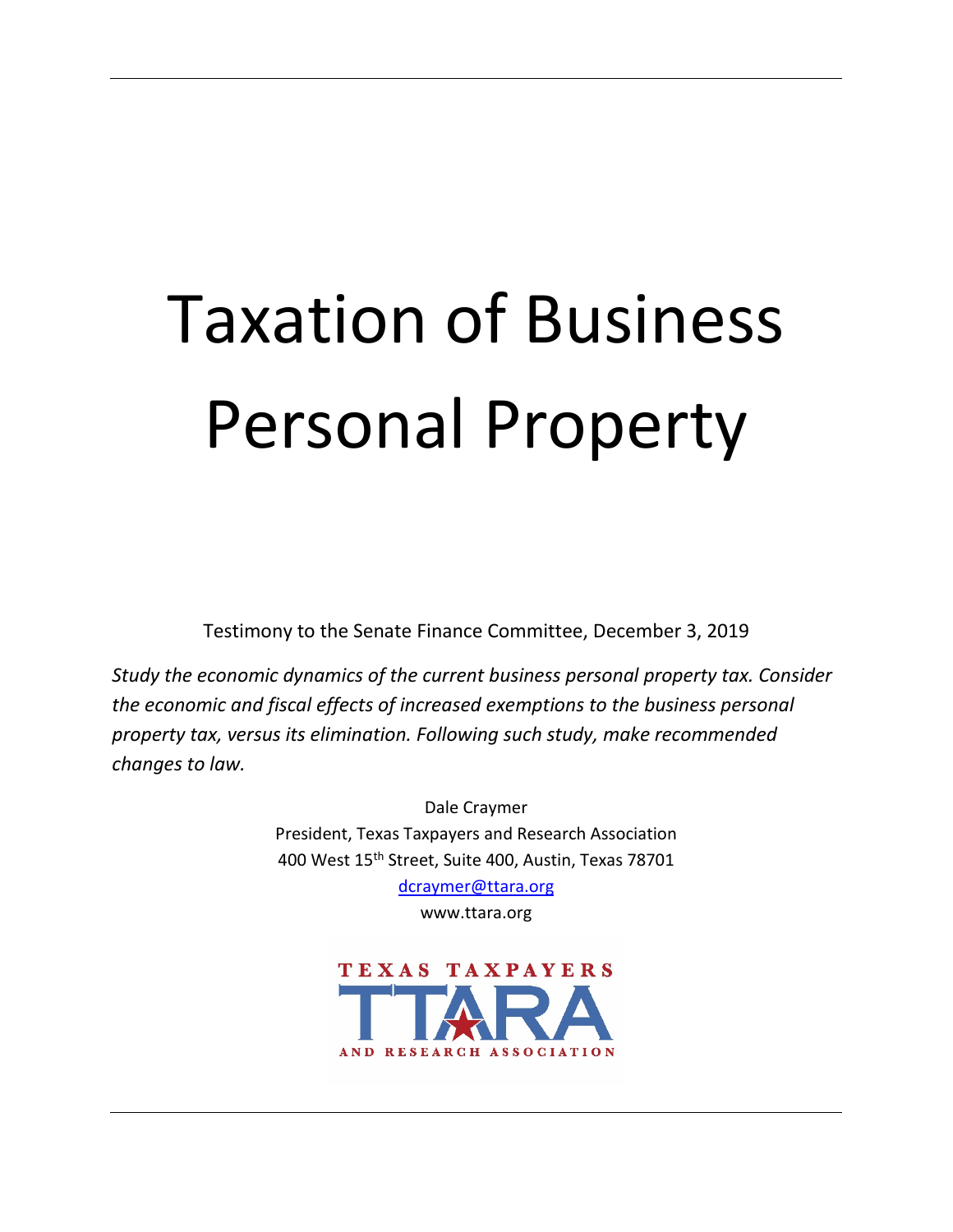#### **Summary**

Texas has among the highest property taxes of any state in the nation $-3$ <sup>rd</sup> highest on manufacturers in 2018, according to the Lincoln Institute of Land Policy. For a \$25 million industrial facility, Texas' effective annual property tax burden would be \$1.2 million  $-65$ percent higher than the national average of \$0.7 million.

Texas' property tax is especially burdensome in that not only are tax *rates* high, the base is *broader* than that of most states. Texas includes business personal property as a part of its tax base while 12 states do not (7 states fully exempt business personal property and another 5 generally exempt it). Further, most states, 36, exempt a key component of business personal property—inventories. Texas, like 7 other states, fully taxes inventories (6 offer partial general exemptions).

Texas does allow certain local jurisdictions to offer temporary property tax incentives for business personal property, but these incentives do not extend to inventories. Certain inventories may benefit from a "*goods in transit*" exemption for property in interstate commerce on a local option basis.

Taxation of business personal property is harmful to the economy and taxpayers because:

- It generates a higher tax bill, which puts Texas at a competitive disadvantage to many other states,
- Administering the tax on business personal property is extremely complex. Taxpayers are burdened with a high cost of administering their tax, and must pay even higher taxes to cover the government's cost of administering the tax, and
- Higher tax bills mean Texas must place a greater emphasis on incentive and abatement programs in order to effectively compete for new investment.

Business personal property amounted to roughly 9.8 percent of the state's school property tax base for the 2018 tax year. Inventories may account for roughly half of the amount of business personal property on the tax rolls.

Texas does provide a \$500 exemption for business personal property (Tax Code 11.145) and mineral interests (Tax Code 11.146). The \$500 level was set 20 years ago, in 1997, and has not kept pace with inflation. A \$500 exemption in today's dollars is equivalent to \$312 in 1996 dollars.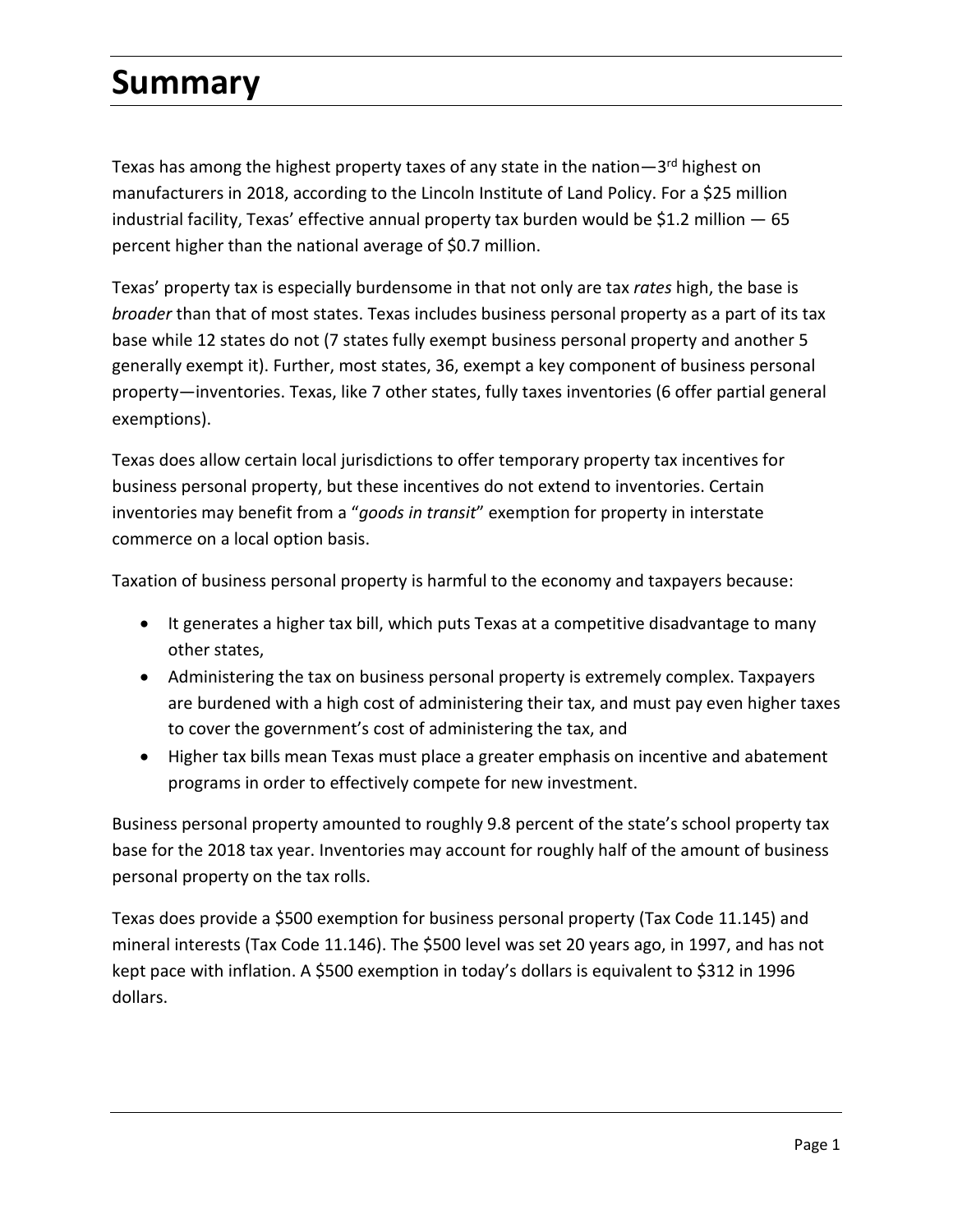## **Texas Property: What's Subject to the Property Tax and What Isn't**

| <b>Type of</b><br><b>Property</b> | <b>Definition/Examples</b>                                 | <b>Business</b> | Individually-<br><b>Owned</b> |
|-----------------------------------|------------------------------------------------------------|-----------------|-------------------------------|
| Real                              | Fixed property (Land,                                      | <b>Taxed</b>    | Taxed                         |
| Property                          | buildings, and any structures<br>affixed to real property) |                 |                               |
| Personal                          | Tangible property that                                     | Taxed           | <b>Not Taxed</b>              |
| Property                          | can be touched and is                                      |                 |                               |
|                                   | moveable and not                                           |                 |                               |
|                                   | affixed to real property                                   |                 |                               |
|                                   | (raw materials, supplies,                                  |                 |                               |
|                                   | manufactured goods,                                        |                 |                               |
|                                   | furniture, computers, etc.)                                |                 |                               |

Texas' property tax applies to all real estate (land and improvements). Texas Constitution Article 8, Section 1(b).

Texas's property tax also applies to tangible personal property, except that property "not used for the production of income," (i.e. that owned by individuals), is exempt. Texas Constitution Article 8, Section 1(d). That means, for example, a business must pay property taxes on its tangible personal property, but individuals do not. Inventories of raw materials and finished products is a key part of business tangible personal property.

Provisions governing the property tax are found in the Texas Constitution, which provides (Article 8, Section 1(b) and (d)):

*All real property and tangible personal property in this State, unless exempt as required or permitted by this Constitution, whether owned by natural persons or corporations, other than municipal, shall be taxed in proportion to its value, which shall be ascertained as may be provided by law…. The Legislature by general law shall exempt from ad valorem taxation household goods not held or used for the production of income and personal effects not held or used for the production of income.*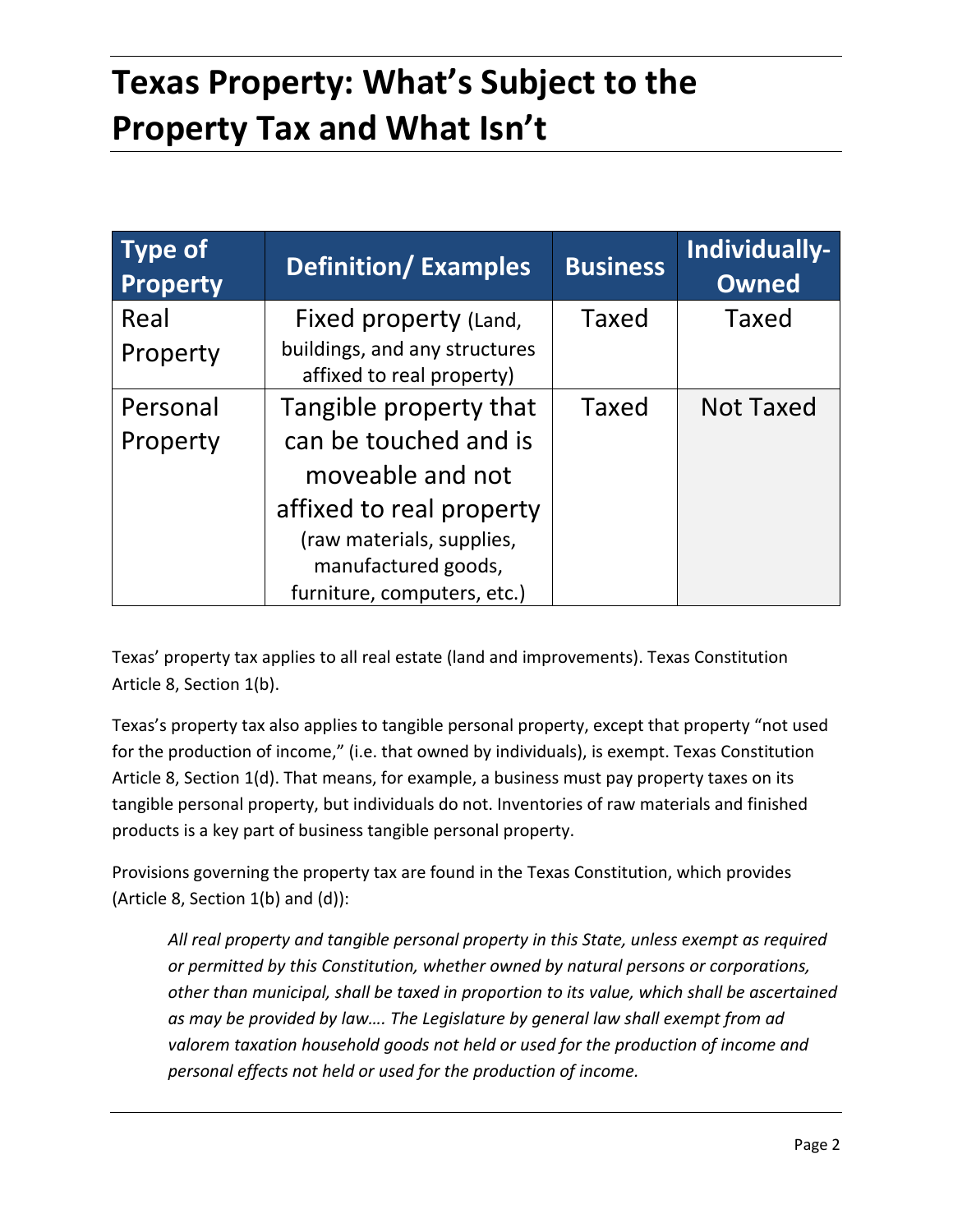### **Business Property Taxes Across the States**

| <b>State</b>   | <b>Effective</b> | Rank:            | Tax on \$25 ml        | <b>BPP</b>      | Inventory       |
|----------------|------------------|------------------|-----------------------|-----------------|-----------------|
|                | <b>Tax Rate</b>  | <b>Hight/Low</b> | <b>Indus Facility</b> | <b>Taxable?</b> | <b>Taxable?</b> |
| Alabama        | 1.15%            | 36               | 576,738               | Yes             | No              |
| Alaska         | 1.58%            | 21               | 790,726               | Yes             | Partial         |
| Arizona        | 2.26%            | 6                | 1,127,592             | Yes             | No              |
| Arkansas       | 1.40%            | 27               | 700,474               | Yes             | Yes             |
| California     | 0.96%            | 42               | 478,418               | Yes             | No              |
| Colorado       | 1.77%            | 16               | 883,011               | Yes             | No              |
| Connecticut    | 1.88%            | 14               | 942,096               | Yes             | No              |
| Delaware       | 0.86%            | 45               | 427,709               | No              | No              |
| Florida        | 1.35%            | 28               | 676,515               | Yes             | No              |
| Georgia        | 1.41%            | 25               | 704,478               | Yes             | Partial         |
| Hawaii         | 0.60%            | 50               | 298,437               | No              | No              |
| Idaho          | 1.17%            | 35               | 586,761               | Yes             | No              |
| Illinois       | 2.06%            | 10               | 1,027,913             | No              | No              |
| Indiana        | 2.10%            | 9                | 1,050,918             | Yes             | No              |
| lowa           | 2.11%            | 8                | 1,052,957             | No              | No              |
| Kansas         | 1.48%            | 24               | 739,174               | Yes             | No              |
| Kentucky       | 0.72%            | 48               | 362,043               | Yes             | Yes             |
| Louisiana      | 2.11%            | $\overline{7}$   | 1,055,643             | Yes             | Yesc            |
| Maine          | 1.11%            | 37               | 556,380               | Yes             | No              |
| Maryland       | 1.35%            | 29               | 675,315               | Yes             | Yes             |
| Massachusetts  | 1.07%            | 39               | 535,500               | Yes             | Partial         |
| Michigan       | 2.72%            | $\overline{2}$   | 1,361,323             | Yes             | Partial         |
| Minnesota      | 1.63%            | 20               | 812,796               | No <sup>b</sup> | No              |
| Mississippi    | 2.80%            | $\mathbf{1}$     | 1,400,319             | Yes             | Yes             |
| Missouri       | 2.28%            | 5                | 1,138,155             | Yes             | No              |
| Montana        | 1.25%            | 33               | 624,852               | Yes             | No              |
| Nebraska       | 1.67%            | 18               | 835,191               | Yes             | No              |
| Nevada         | 0.91%            | 43               | 456,489               | Yes             | No              |
| New Hampshire  | 1.06%            | 40               | 528,064               | No <sub>b</sub> | No              |
| New Jersey     | 1.48%            | 23               | 740,816               | No <sup>b</sup> | No              |
| New Mexico     | 1.20%            | 34               | 601,297               | Yes             | No              |
| New York       | 1.33%            | 30               | 665,712               | No              | No              |
| North Carolina | 0.88%            | 44               | 441,848               | Yes             | No              |
| North Dakota   | 0.58%            | 51               | 290,620               | No <sup>b</sup> | No              |
| Ohio           | 1.28%            | 31               | 637,482               | No              | No              |
| Oklahoma       | 1.40%            | 26               | 701,910               | No <sup>b</sup> | Yes             |
| Oregon         | 1.96%            | 13               | 982,152               | Yes             | No              |

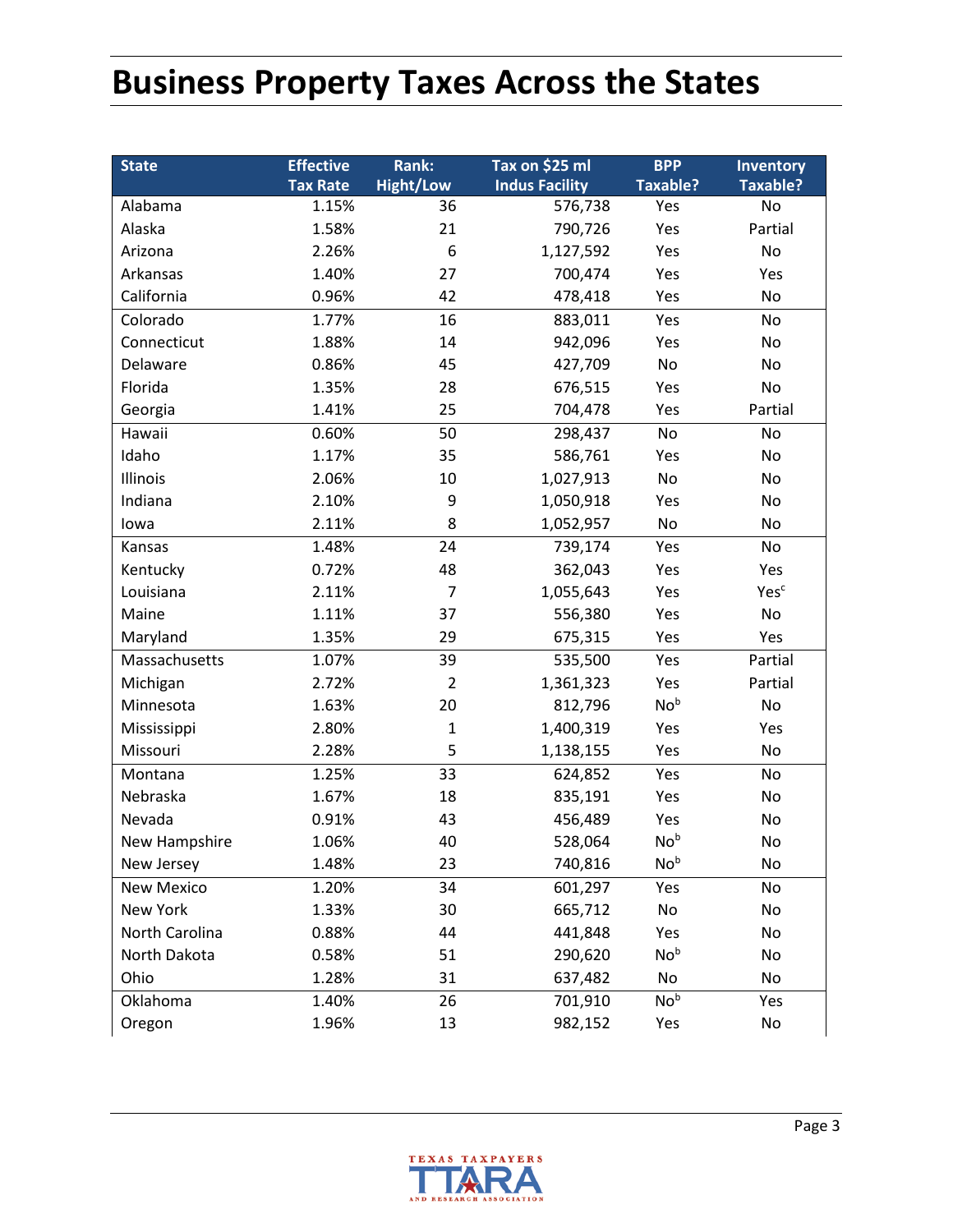## **Business Property Taxes Across the States,**  *continued*

| Pennsylvania   | 1.27% | 32   | 635,548   | No.             | No.        |
|----------------|-------|------|-----------|-----------------|------------|
| Rhode Island   | 2.03% | 11   | 1,016,630 | Yes.            | No.        |
| South Carolina | 2.34% | 4    | 1,167,320 | Yes             | No         |
|                |       |      |           |                 |            |
| South Dakota   | 0.81% | 46   | 402,515   | No <sup>b</sup> | No.        |
| Tennessee      | 1.10% | 38   | 552,125   | <b>Yes</b>      | No.        |
| <b>Texas</b>   | 2.39% | 3    | 1,196,330 | <b>Yes</b>      | <b>Yes</b> |
| Utah           | 1.04% | 41   | 519,454   | <b>Yes</b>      | No.        |
| Vermont        | 1.66% | 19   | 832,227   | <b>Yes</b>      | Partial    |
| Virginia       | 0.49% | 53   | 246,841   | Yes             | Partial    |
| Washington     | 0.73% | 47   | 364,076   | Yes             | No.        |
| West Virginia  | 1.67% | 17   | 835,380   | <b>Yes</b>      | <b>Yes</b> |
| Wisconsin      | 1.50% | 22   | 751,792   | <b>Yes</b>      | No.        |
| Wyoming        | 0.66% | 49   | 328,992   | <b>Yes</b>      | No.        |
| 50 States      | 1.45% | n.a. | 727,085   | Exempt: 7       | Exempt 36: |
|                |       |      |           | Pt Exmt: 5      | Partial: 6 |
|                |       |      |           | Taxable: 38     | Taxable: 8 |

Notes: a Facility is assumed to be \$25 million of real estate value and \$25 million of business personal property value. **b** Most BPP is exempt except for select industries that are centrally assessed, such as public utilities or oil and natural gas refineries. <sup>c</sup> Louisiana offers a business tax credit for taxes paid on inventories.

Source: Lincoln Institute of Land Policy and Tax Foundation.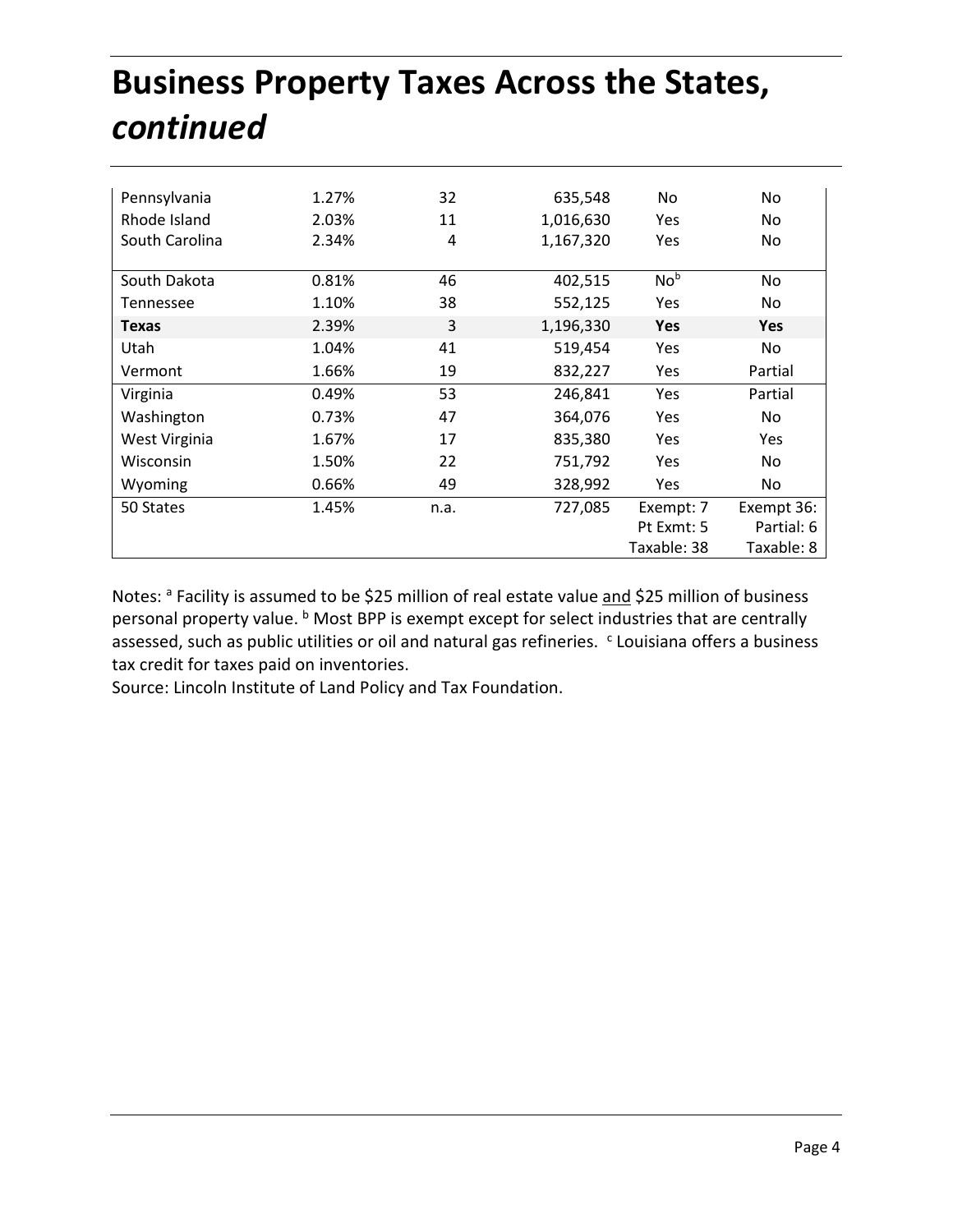#### **School Property Taxes by Type of Property**

2018 Tax Year, Dollars are in Billions

| <b>Type of Property</b>           | <b>Market</b><br><b>Value</b> | <b>Taxable</b><br><b>Value</b> | <b>Percent</b><br><b>Taxed</b> | <b>School</b><br><b>Taxes Due</b> |
|-----------------------------------|-------------------------------|--------------------------------|--------------------------------|-----------------------------------|
| Single Family                     | \$1,606.1                     | \$1,256.7                      | 78.2%                          | \$17.3                            |
| Multi Family                      | \$197.5                       | \$197.5                        | 100.0%                         | \$2.7                             |
| <b>Business Real Estate</b>       | \$864.8                       | \$827.2                        | 95.6%                          | \$11.2                            |
| <b>Business Personal Property</b> | \$294.0                       | \$250.7                        | 85.3%                          | \$3.4                             |
| Agricultural                      | \$295.4                       | \$17.2                         | 5.8%                           | \$0.2\$                           |
| Total                             | \$3,257.8                     | \$2,549.3                      | 78.2%                          | \$34.8                            |

Business personal property accounts for 9.0 percent of the total market value of all property in the state, and 9.8 percent of all school taxable property in the state.

Even though it is taxable, business personal property can benefit from certain exemptions, subject to the approval of local taxing authorities:

- Property tax abatements under Chapter 312 of the Tax Code (except that inventories are not eligible)
- Taxable value limitations under Chapter 313 of the Tax Code (except that inventories are not eligible)
- Certain inventories of products may be eligible for a "*goods in transit*," or "*freeport*" exemption if they are in the state on a temporary basis.

School taxes paid on business personal property totaled \$3.4 billion in Tax Year 2018.

Inventories may perhaps account for roughly half of the total value of business personal property in the state.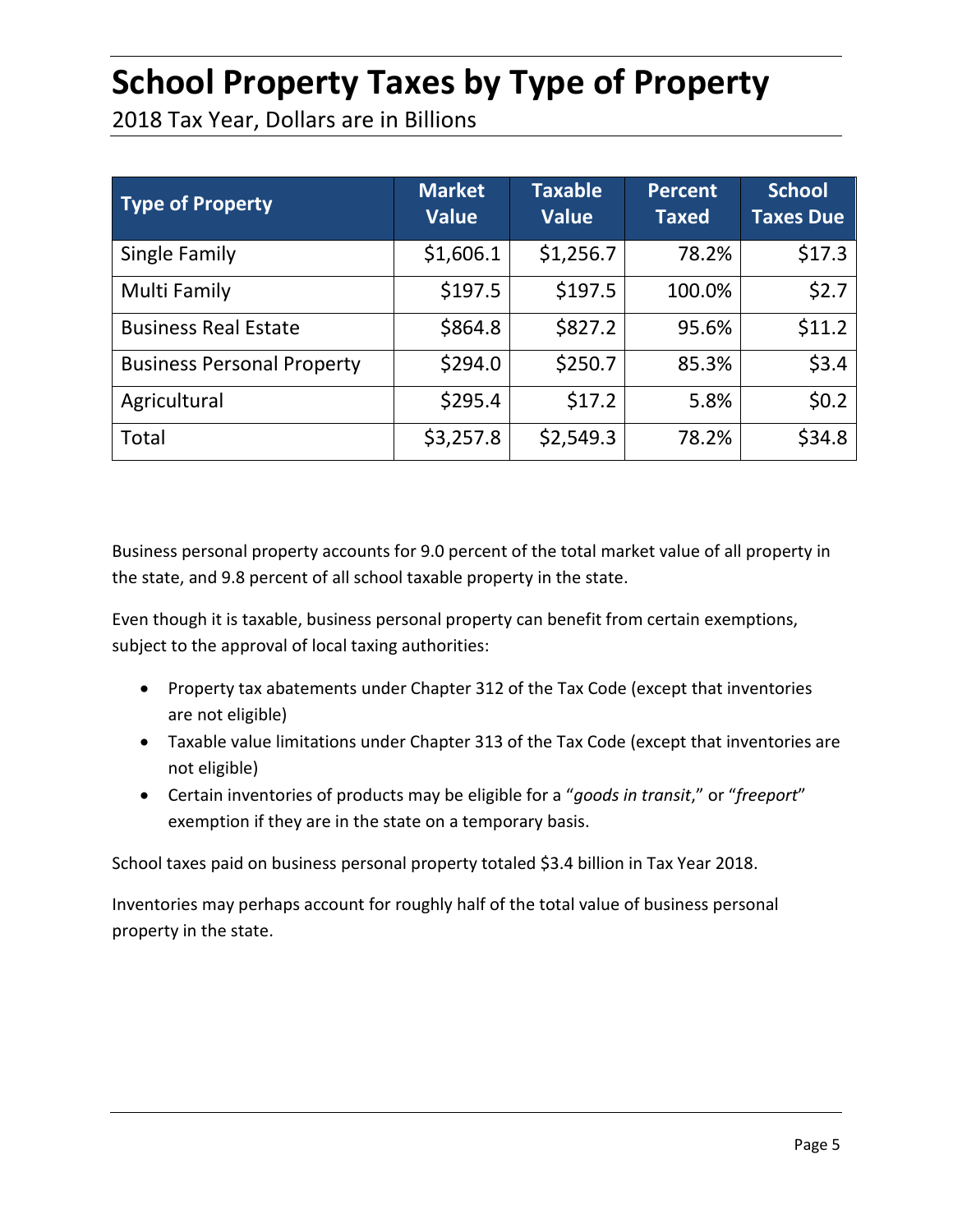#### **Rendition Forms**

| Form          |                                                                              |
|---------------|------------------------------------------------------------------------------|
| <u>Number</u> | <b>Title</b>                                                                 |
| 50-127        | <b>Report of Decreased Value</b>                                             |
| 50-141        | <b>General Real Property Rendition of Taxable Property</b>                   |
| 50-142        | <b>General Personal Property Rendition of Taxable Property</b>               |
| 50-143        | Rendition of Residential Real Property Inventory                             |
| 50-144        | <b>Business Personal Property Rendition of Taxable Property</b>              |
| 50-145        | Rendition of Property Qualified for Allocation of Value                      |
| 50-148        | Report of Leased Space for Storage of Personal Property                      |
| 50-149        | Industrial Real Property Rendition of Taxable Property                       |
| 50-150        | Oil and Gas Property Rendition of Taxable Property                           |
| 50-151        | Mine and Quarry Rendition of Taxable Property                                |
| 50-152        | Telephone Company Rendition of Taxable Property                              |
| 50-153        | REA-Financed Telephone Company Rendition of Taxable Property                 |
| 50-154        | Electric Company and Electrical Cooperative Rendition of Taxable<br>Property |
| 50-155        | Gas Distribution Utility Rendition of Taxable Property                       |
| 50-156        | <b>Railroad Rendition of Taxable Property</b>                                |
| 50-157        | Pipeline and Right of Way Rendition of Taxable Property                      |
| 50-158        | <b>Watercraft Rendition of Taxable Property</b>                              |
| 50-159        | <b>Aircraft Rendition of Taxable Property</b>                                |
| 50-164        | Application for September 1 Inventory Appraisal                              |
| 50-288        | Lessor's Rendition or Property Report for Leased Automobiles                 |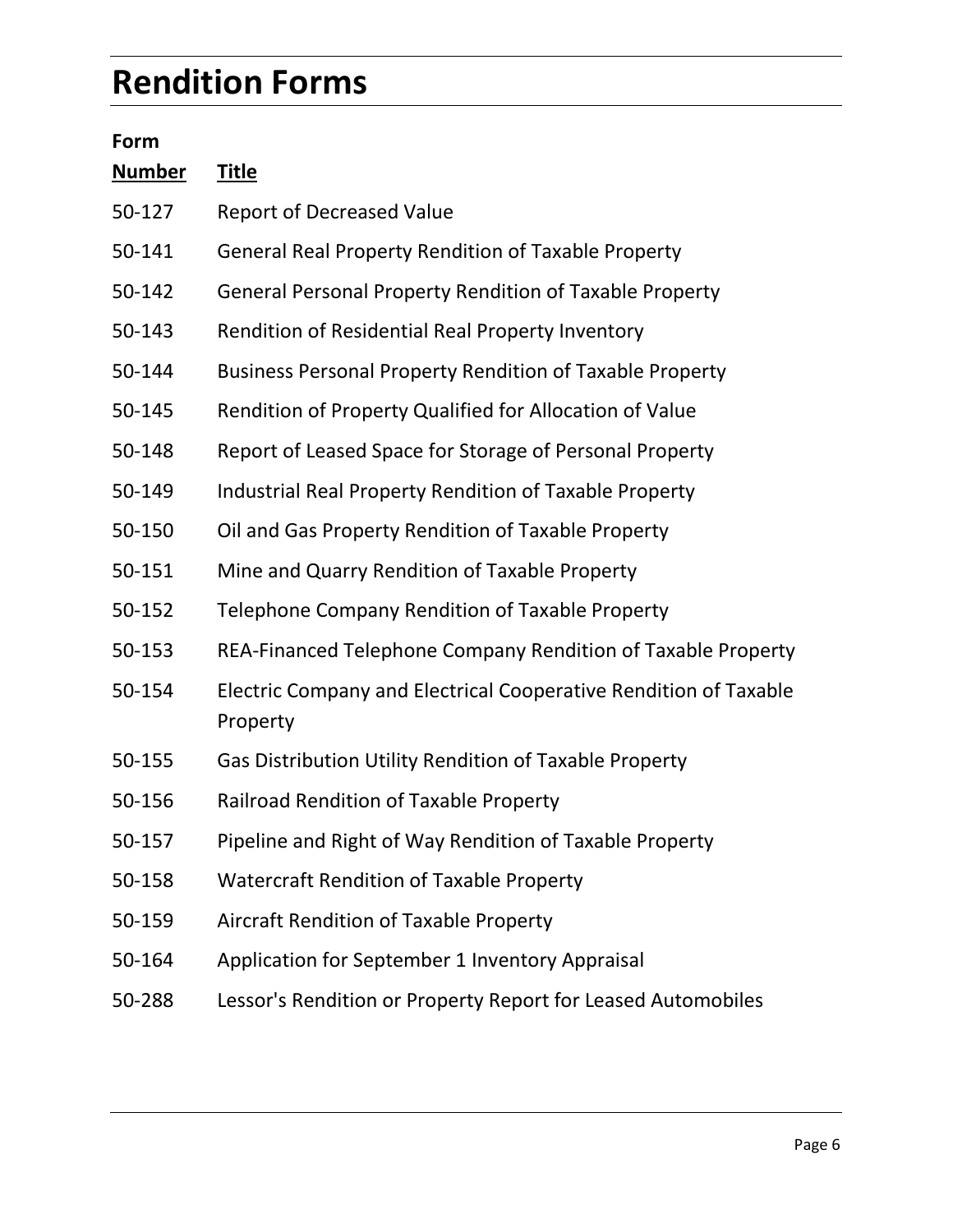## **\$500 Exemption for Business Personal Property and for Minerals Interests**



In 1995 voters approved an amendment to Art. VIII, Section 1 of the Texas Constitution, to allow the Legislature to exempt:

- *tangible personal property that is held or used for the production of income that has a taxable value of less than the minimum amount sufficient to recover the costs of the administration of the taxes on the property, and*
- *a mineral interest that has a taxable value of less than the minimum amount sufficient to recover the costs of the administration of the taxes on the interest.*

The Legislature enacted HB 366 in 1995 with an effective date of January 1, 1996 to provide an exemption of for an owner of tangible personal property valued at less than \$500.

A \$500 value generates about \$13 in total property taxes. While it does not cost that much to send a bill, the cost of collecting delinquent taxes and locating owners of BPP and mineral interests exceeds that amount.

The interim committee report of the Senate Finance Committee for the 85<sup>th</sup> Legislature reported that for Harris County, 67 % of the revenue generated from taxing small parcels of business personal property (valued above \$500 but less than \$2,500) went to cover the appraisal district's administrative cost.